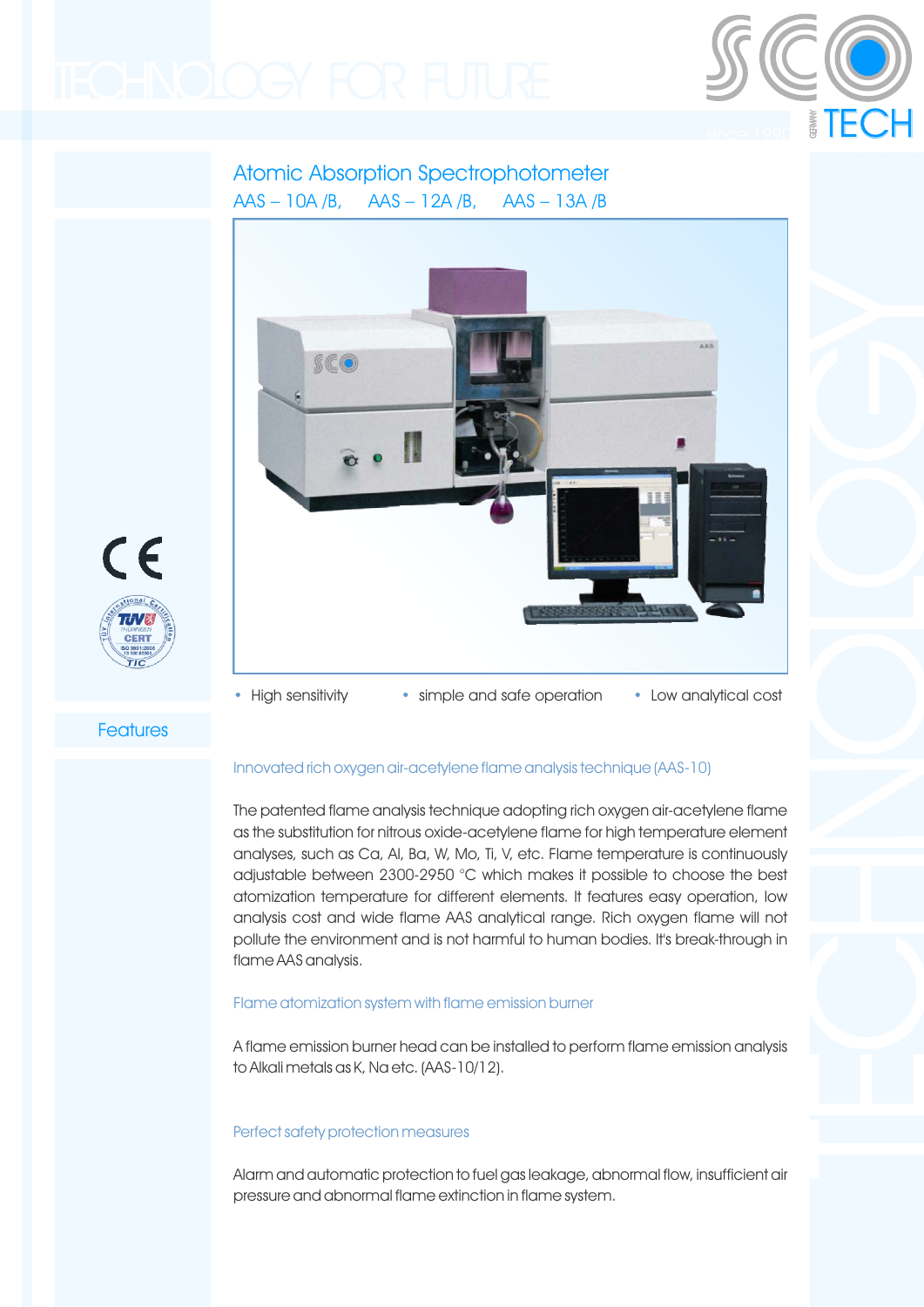

## **Features**

#### Accurate fully automated control system

- Automatic multi lamp turret, automatic adjustment of lamp current and optimization of light beam position
- Automatic wavelength scanning and peak picking
- Automatic spectral bandwidth changing
- Automatic ignition

#### Advance and reliable electronic design

- Adopting large-scale programmable logic array and Inter I2C bus technology
- European type sockets and AMP adapters with high reliability to ensure long term reliability of the whole electronic system

#### Easy and practical analysis software

- Easy to use AAS analysis software is made under Windows operating system, realizing fast parameter setting and optimization
- Automatic sample dilution, automatic calculation and analytical result automatic print out

## Main Specification

| Wavelength range                | 190 - 900nm                                                                                                                                           |  |  |  |  |
|---------------------------------|-------------------------------------------------------------------------------------------------------------------------------------------------------|--|--|--|--|
| Wavelength accuracy             | $\pm$ 0.25nm                                                                                                                                          |  |  |  |  |
| Resolution                      | Two spectral lines of Mn at 279.5nm and 279.8nm<br>can be separated with the spectral bandwidth of<br>0.2nm & valley-peak energy ratio less than 30%. |  |  |  |  |
| Baseline stability              | 0.004A/ 30min                                                                                                                                         |  |  |  |  |
| <b>Background</b><br>correction | The D2 lamp background correction capability at<br>1A is better than 30 times.                                                                        |  |  |  |  |
|                                 | The S-H background correction capability at 1.8A is<br>better than 30 times. (only for AAS-10/12)                                                     |  |  |  |  |

## Light Source **System**

| Lamp turret  | 6-lamp turret (AAS-10/12), 4-lamp turret (AAS-13);<br>Auto-alignment, fully automated scan and |  |
|--------------|------------------------------------------------------------------------------------------------|--|
|              | Peak-picking                                                                                   |  |
| Lamp current | 400Hz square wave pulse                                                                        |  |
| adjustment   | Wide pulse current: $0 - 25mA$                                                                 |  |
|              | Narrow pulse current: 0~10mA                                                                   |  |
| Lamp power   | 400Hz square wave pulse                                                                        |  |
| supply mode  | 100Hz narrow square wave pulse +400Hz wide                                                     |  |
|              | square wave pulse (AAS-10/12)                                                                  |  |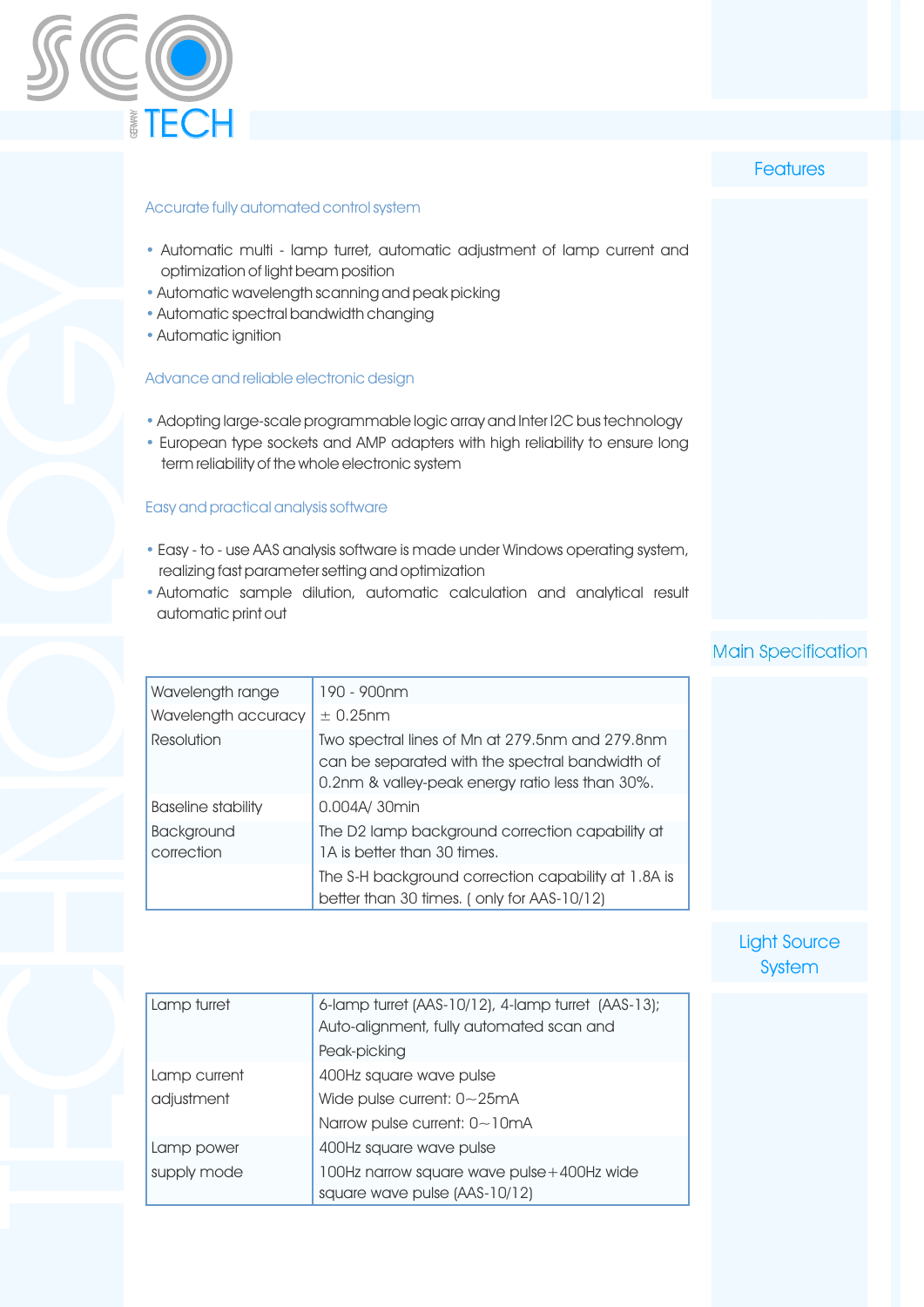

## Optical System

| Monochromator            | Single beam, Czerny-Turner design grating        |  |  |
|--------------------------|--------------------------------------------------|--|--|
| Grating                  | 1800 l/mm                                        |  |  |
| Focal length             | $277 \text{ mm}$                                 |  |  |
| <b>Blazed Wavelength</b> | $250 \text{ nm}$                                 |  |  |
| Spectral Bandwidth       | 0.1 nm, 0.2 nm, 0.4 nm, 1.2 nm, automatic change |  |  |

### Flame Atomizer

| Burner                                  | 10cm single slot all-titanium burner                                                |  |  |  |
|-----------------------------------------|-------------------------------------------------------------------------------------|--|--|--|
| Spray chamber                           | Corrosion resistant all-plastic spray chamber                                       |  |  |  |
| <b>Nebulizer</b>                        | High efficiency glass nebulizer with metal sleeve,<br>sucking up rate: 6 - 7 ml/min |  |  |  |
| Emission burner provided with AAS-10/12 |                                                                                     |  |  |  |

#### Detection and Data Processing System

| Detector                                  | R928 Photomultiplier with high sensitivity and wide<br>spectral range.                                                                            |  |  |  |
|-------------------------------------------|---------------------------------------------------------------------------------------------------------------------------------------------------|--|--|--|
| Software                                  | Windows operating system                                                                                                                          |  |  |  |
| Analytical method                         | Working curve auto-fitting; standard addition method;<br>automatic sensitivity correction, automatic calculation<br>of concentration and content. |  |  |  |
| Repeat times                              | Max. 20 times of repeat measurement, automatic<br>calculation of mean value, standard deviation and<br>relative standard deviation.               |  |  |  |
| Multi-task Functions                      | Sequential measurement for multi-element<br>determination in one sample                                                                           |  |  |  |
| Condition reading                         | With model function                                                                                                                               |  |  |  |
| Result printing                           | Measurement data and final analytical report printout,<br>editing with Excel                                                                      |  |  |  |
| Standard RS-232 serial port communication |                                                                                                                                                   |  |  |  |

## Characteristic Concentration and Detection Limit

Normal Air-C2H2 flame / Oxygen- rich Air- C2H2 flame Cu: Characteristic concentration ≤ 0.025 mg/L, Detection limit ≤ 0.006 mg/L Ba: Characteristic concentration  $\leq 0.22$  mg/L Al: Characteristic concentration  $\leq 0.4$  mg/L

| l Function                      | Hydride vapor generator can be connected for hydride |
|---------------------------------|------------------------------------------------------|
| Expansion                       | analysis.                                            |
| <b>Dimensions</b><br>and weight | Main unit 102×49×54cm, unpacked 80kg                 |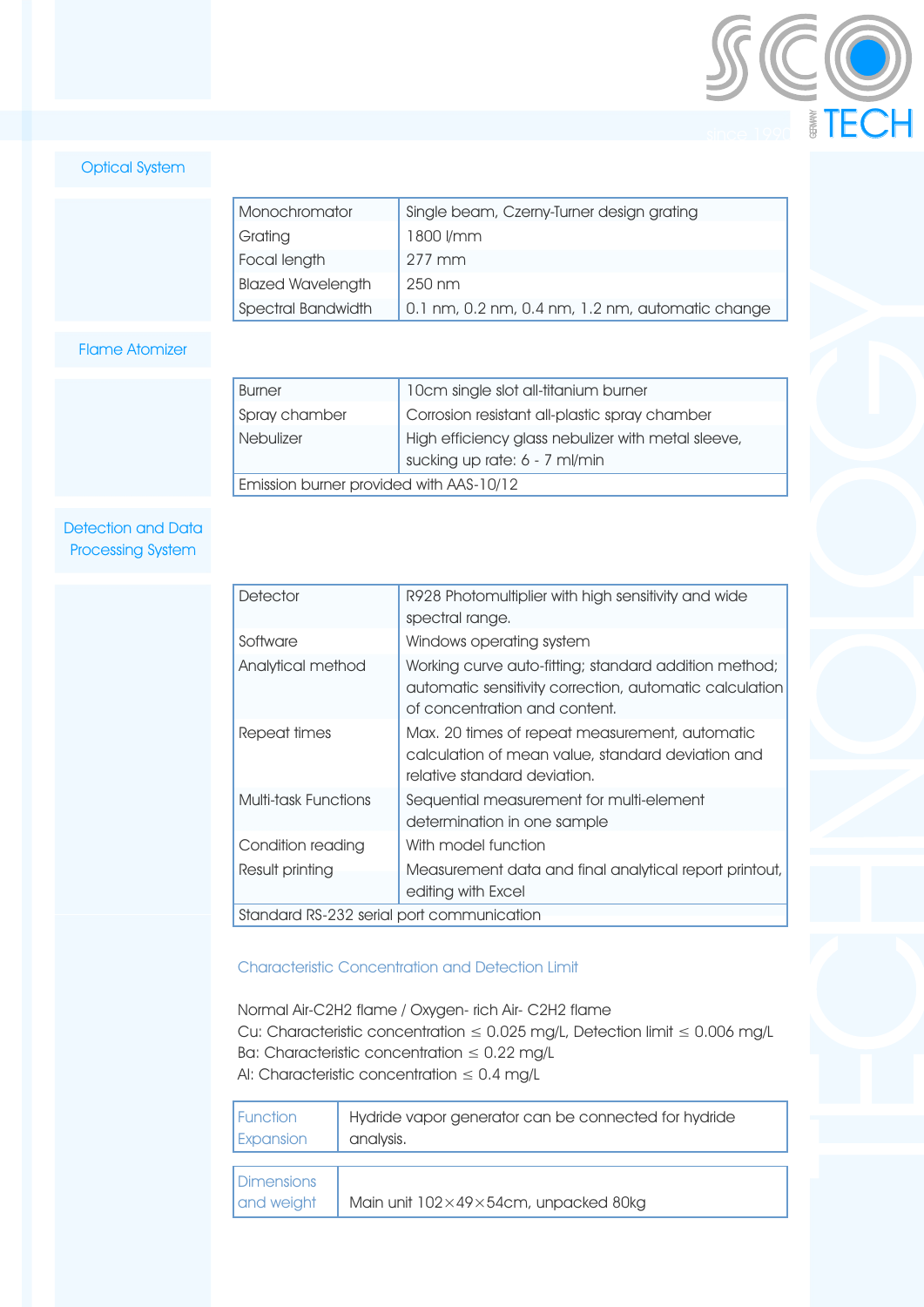

# **Options**

| 0.100.100 | Air compressor                                  |
|-----------|-------------------------------------------------|
| 0.100.101 | Hydride vapor generator                         |
| 0.100.102 | Pyrolytically coated platform graphite tube     |
| 0.100.103 | Pyrolytically coated graphite tube              |
| 0.100.104 | Normal graphite tube                            |
| 0.100.105 | High efficiency glass nebulizer                 |
| 0.100.106 | <b>Water Chiller</b>                            |
| 0.100.107 | PC-Working place incl. PC, Printer, TFT Display |

## Order Information's

| 0.100.013<br>AAS-13B<br>Package | Atomic Absorption Spectrophotometer / flame type /<br>Automatic PC control / 4- lamp turret / air-C2H2 flame /<br>D2 background correction / Complete with the software and<br>Cu, Mn, Hg Hollow Cathode Lamps                                                                                                                                                                |
|---------------------------------|-------------------------------------------------------------------------------------------------------------------------------------------------------------------------------------------------------------------------------------------------------------------------------------------------------------------------------------------------------------------------------|
| 0.100.012<br>AAS-12B<br>Package | Atomic Absorption Spectrophotometer / flame type / fully<br>automatic PC control / 6- lamp turret / air- C2H2 flame /<br>D2 & S-H background correction / Complete with the<br>software and Cu, Mg, Hg Hollow Cathode Lamps                                                                                                                                                   |
| 0.100.011<br>AAS-10B<br>Package | Atomic Absorption Spectrophotometer / flame type / fully<br>automatic PC control / 6-lamp turret / D2 & S-H background<br>correction / Air- C2H2 flame and patented air- C2H2- O2<br>flame (Substitution for N2O-C2H2 flame) / Complete with the<br>software and Cu, Mn, Hg and Ba Hollow Cathode Lamps                                                                       |
| 0.100.016<br>AAS-13A<br>Package | Atomic Absorption, flame & graphite furnace type /<br>Automatic PC control / 4-lamp turret / D2 background<br>correction / Air- C2H2 flame and graphite furnace one touch<br>changing, Complete with graphite furnace system / software<br>and Cu, Mn, Hg, Cd Lamps                                                                                                           |
| 0.100.015<br>AAS-12A<br>Package | Atomic Absorption / flame & graphite furnace type /<br>Fully automatic PC contro / 6- lamp turret / D2 & S-H<br>background correction / Air- C2H2 flame and graphite<br>furnace one touch changing / Complete with graphite<br>furnace system / software and Cu, Mn, Hg, Cd Lamps                                                                                             |
| 0.100.014<br>AAS-10A<br>Package | Model WFX-110A Atomic Absorption / flame & graphite<br>furnace type / Fully automatic PC control / 6- lamp turret /<br>D2 & S-H background correction Air- C2H2 flame and<br>patented air- C2H2- O2 flame (Substitution for N2O- C2H2<br>flame) with graphite furnace one touch changing /<br>Complete with graphite furnace system, software and Cu,<br>Mn, Hg, Cd, Ba Lamps |